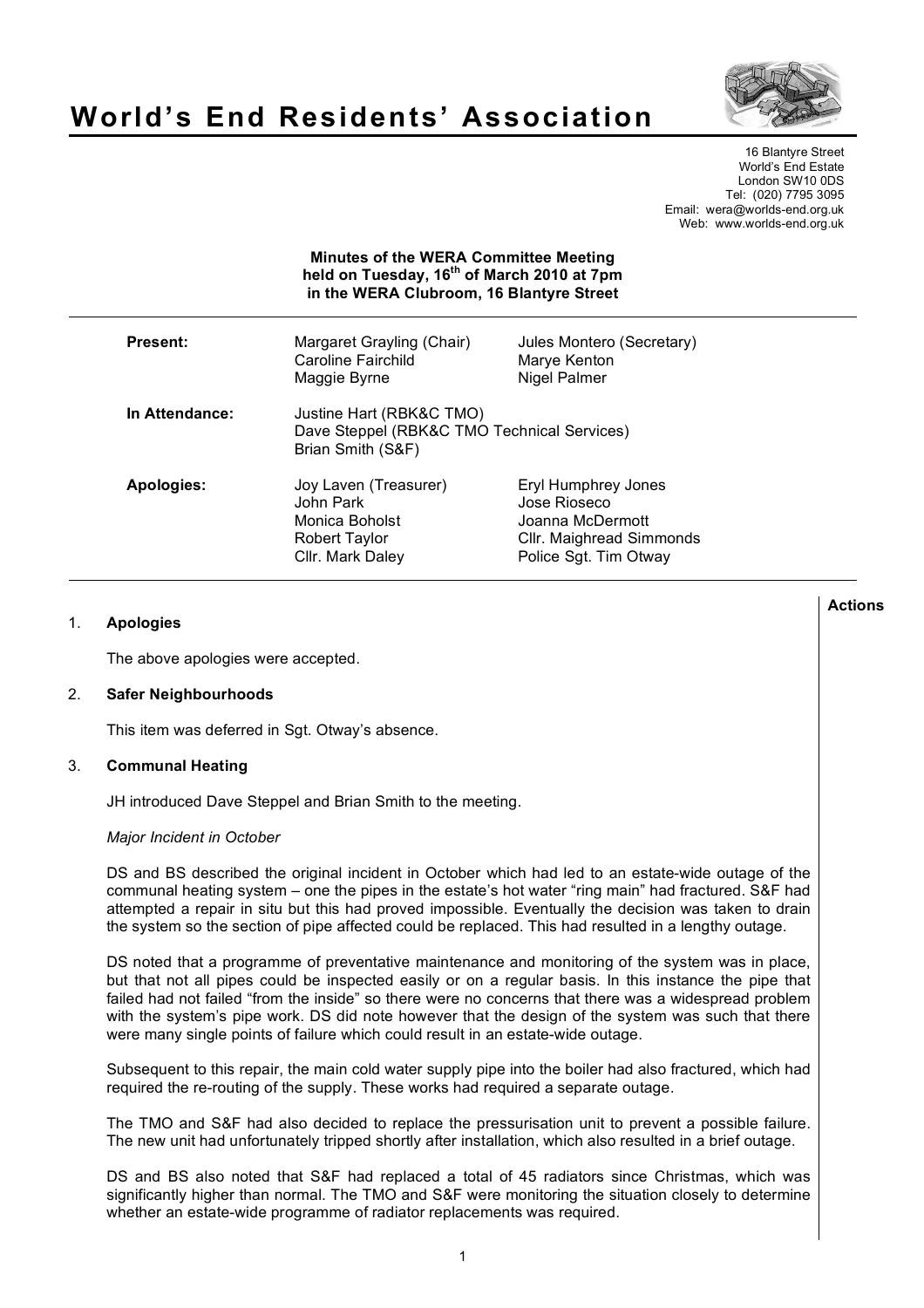DS also noted that there had been a number of recurring problems with the Blantyre Tower pump room. Works had now been completed to prevent further problems (a new pump and transformer).

## *Operating Hours*

DS explained the time-based duty cycle of the communal heating system: The boilers were "fired up" at 4.30am to circulate hot water through to the "ring main". The pumps then switched on at 5am to pump water from the "ring main" up into the individual blocks. This then carried on during the day. At 11pm the system fell back to the "night-time set-back" of operating 25C below the normal daytime operating temperature. The system was continuously adjusted by feedback from a number of external sensors located around the estate. DS noted that these had highlighted notable temperature differences between the various blocks; some blocks were noticeable warmer than others.

It was suggested that residents be formally notified that the system did operate at lower temperatures overnight as some believed otherwise and had then complained to the RA and/or the TMO.

#### *Outage Dates*

It was noted that discussions as to the exact dates of the various service outages were still ongoing.

#### *Other Issues*

It was noted that outside temperatures had been significantly lower than normal during the winter. This had highlighted the fact that the radiators in some flats were unable to transfer sufficient heat into the properties.

It was noted that there had been a number of incidents which had been the result of an individual tenant "switching off" a section of the central heating system. The control valves were located within individual properties and the tenants had mistakenly assumed that they were only switching off their own heating. Again it was suggested that the TMO should brief residents as to the operation of the communal central heating and hot water system, an in particular the "cyclo" hot water/heating system.

 $JH /$ TMO

It was noted that S&F also maintained the estate's extraction fans and that a number of the fans serving the walkways (11 out of 27) had recently been replaced. No problems had been reported.

## 4. **Minutes of Preview Meeting / Matters Arising**

#### *Meeting of the last meeting*

The minutes of the meeting held on the 16<sup>th</sup> of February 2010 were approved as correct.

# *Actions from meeting held on the 16th of February 2010*

Action 4 – JM had informed AM of the Committee's decision to approve of the draft compensation scheme for the loss of heating and hot water he had brought to the last meeting.

# *Matters Arising*

NP asked a question with regards to the TMO's recent door knocking exercise on the estate and resident profiling in particular. JH explained what resident profiling was and what the TMO hoped to achieve from the exercise. JH stated that the TMO was particularly interested in seeking residents' views of contractor performance. JH also noted that one of the questions asked was specifically in relation to dog ownership.

JM asked whether the TMO had used the exercise to determine the level of overcrowding and underoccupation on the estate. JH said she would check, although those Committee members who had been interviewed noted that they had not been asked any questions in that regard.

JH

MG asked whether the RA would be some visibility of the data that had been collected and JH stated that she could not see why the RA should not be provided with relevant information from the survey.

## 5. **Estate Management**

#### *Estate Walkabout*

JH noted that an estate walkabout/inspection had been carried out earlier in the day and that a second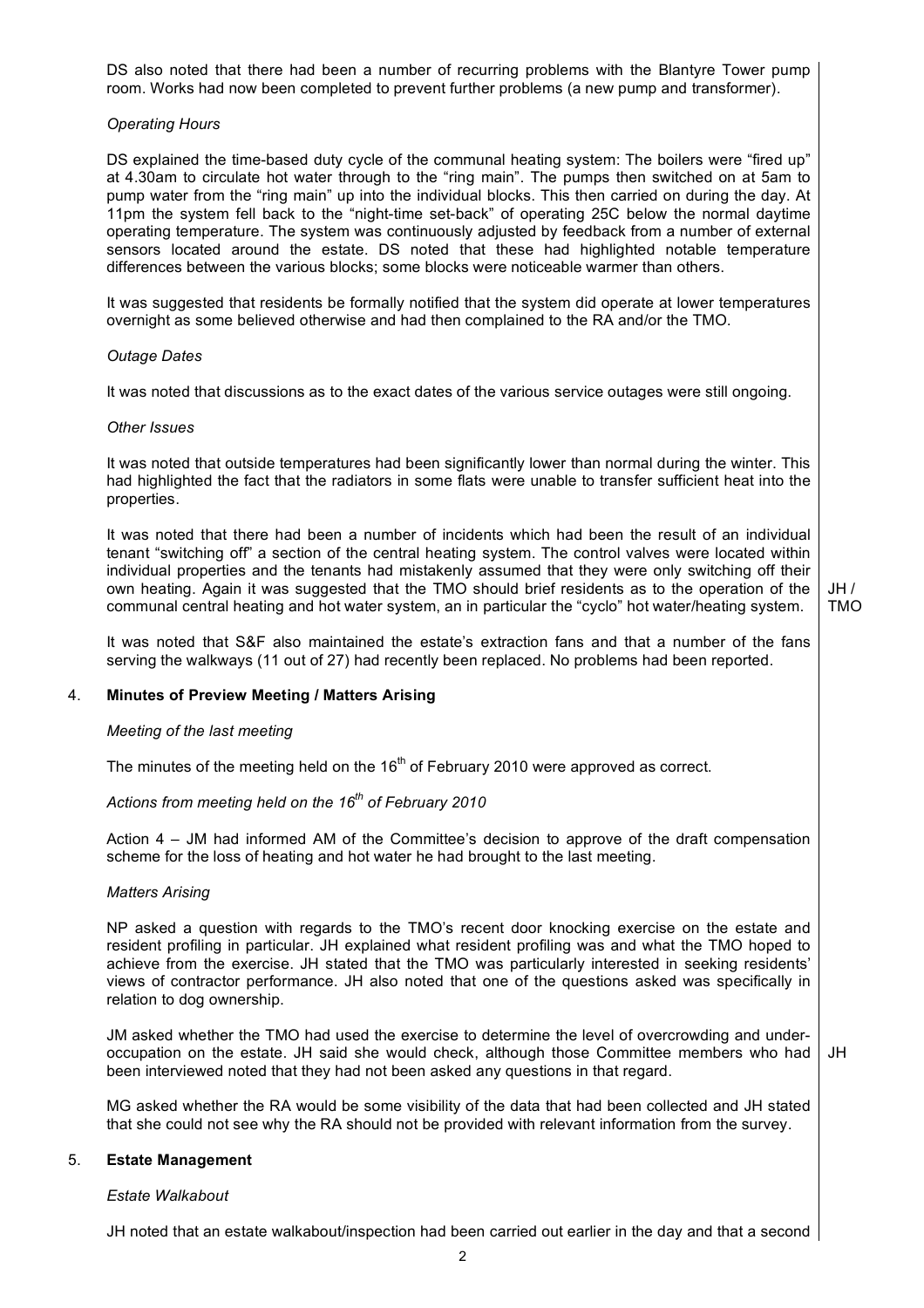walkabout/inspection was planned for the same day the following week (23<sup>rd</sup> of March). JH stated that a number of issues had been identified during the walkabout and that these would be progressed. MG noted that JH had challenged a resident who was allowing their dog to exercise in one of the communal gardens during the walkabout. MG also noted that they had unexpectedly run into a group of workmen painting the stairwell in Ashburnham Tower. JH had subsequently determined that the work had been arranged by Terry Guppey but had not been able to determine why the works had been carried out or whether the same works were to be carried out to all the blocks. JH said she would advise the Committee as to the exact nature of the works.

JH

All

## *Dogs*

JH noted that the Police were planning to carry out a further dog enforcement/registration exercise on the estate. This was expected to target households suspected of owning potentially dangerous dogs.

#### *Childrens Home*

JH noted that she had received a number of complaints with regards to the Children's Home and that the situation appeared to have recently deteriorated. JH stated that both the Police and TMO were very much aware of the issues and that she was now attending regular meetings with the staff from the home and the Police. It was noted that the most serious issues occurred during the night, and that these were due to just two of the home's current residents. JH asked those present to bring any issues with regards to the Children's Home to her attention so that they might be dealt with.

## *Lighting*

JH noted a number of reports/emails concerning the estate's communal lighting. JH stated that the estate's caretakers had now carried out an audit of the communal lighting and details passed on to Technical Services, who were expected to deal with the issues that had been identified.

## *ARB Works*

MK noted that the works to paint the tower landing floors had ground to a halt. JH explained that the works had been temporarily halted due to cold weather but would be recommencing soon. JH had written a letter to notify residents that the works would be recommencing soon.

JH asked the Committee to make a decision as to which of the proposed ARB works should be funded and allowed to proceed as soon as practically possible. JM said that he would notify AD and JH as once the relevant decisions had been made (see item 6 below). JM

#### *Other Issues*

It was noted that a tenant had dumped a bath on the fifth floor landing in Whistler Tower following the completion of works to their property. It was unknown whether the bath had been dumped by the tenant or by the contractor. It was noted that the tenant in question did not speak English fluently. JH stated that she would write to the tenant in their own language and ensure that the bath was removed. JH

It was noted that someone was parking on the pavement immediately outside Whistler Tower on a regular basis. Details of the offending cars would be passed to the TMO.

All

MK reported a long-standing leak into the homes of several tenants living at the top of Dartrey Tower. The exact nature of the leak or its source was unclear. JH stated that she would contact the repairs desk the following morning to ensure that it was being dealt with properly. JH

# 6. **Meetings Attended**

# *World's End ARB*

MG and JM had attended the meeting of the World's End ARB held on the 10<sup>th</sup> of March. The report from the meeting was as follows:

*The amount carried forward from 2009/10 to 2010/11 will be £13.044. The additional funding expected in 2010/11 will be approx. £14,500. There will be approx. £27,500 of ARB funding available next year.* 

*Works to paint the tower landing floors and "no parking" markings outside the Concierge were underway and fully funded. The works were expected to be completed shortly.*